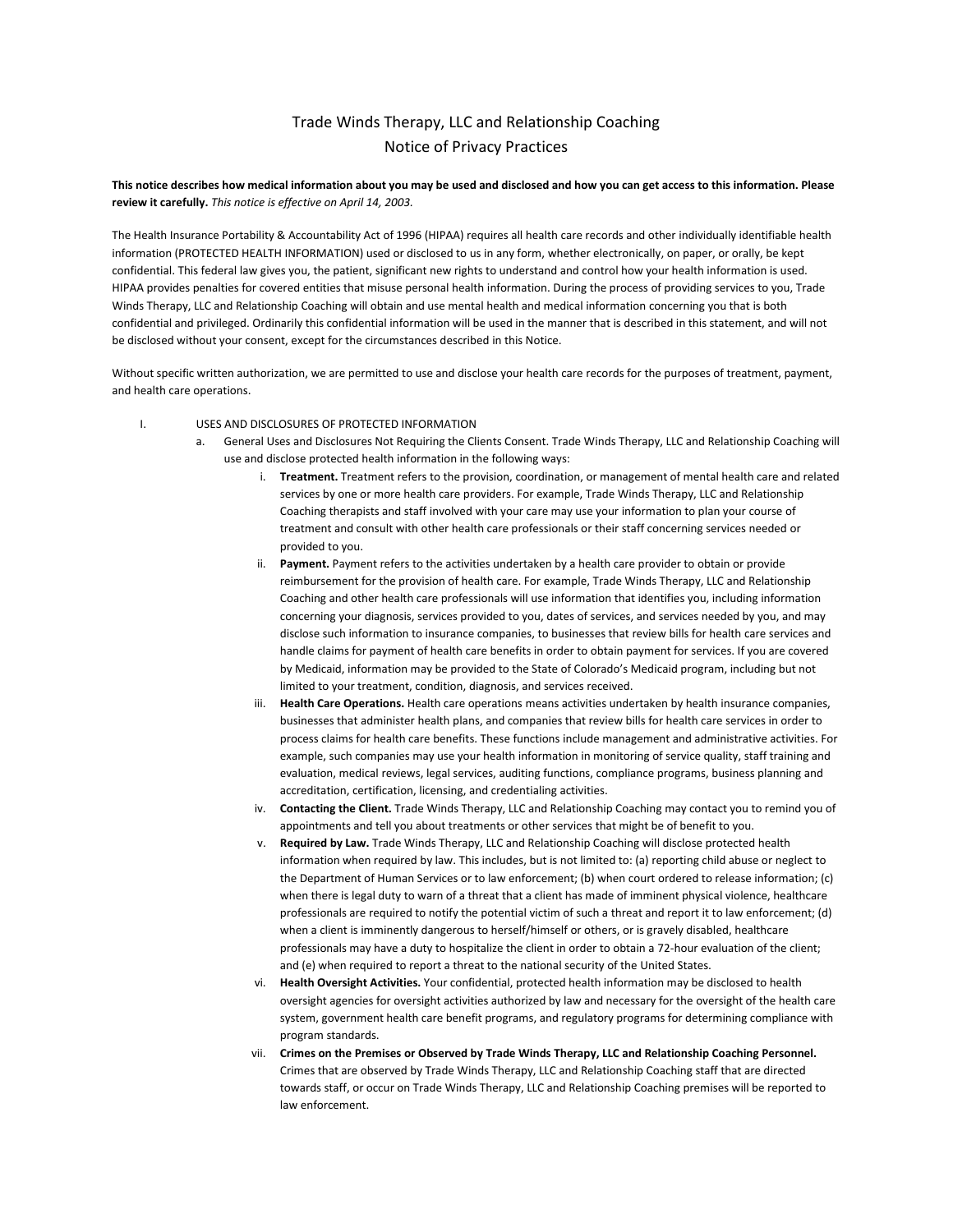- viii. Business Associates. Confidential healthcare information concerning you, provided to insurers or to plans for purposes or payment for services that you receive may be disclosed to business associates. For example, some administrative, clinical, quality assurance, billing, legal, auditing, and practice management services may be provided by contracting with outside entities to perform those services. In those situations, protected health information will be provided to those contractors as needed to perform their contracted tasks. Business associates are required to enter into an agreement maintaining the privacy of the protected health information released to them.
- ix. Research. Protected health information concerning you may be used with your permission for research purposes if the relevant provisions of the Federal HIPPA privacy regulations are followed.
- x. Involuntary Clients. Information regarding clients who are being treated involuntarily, pursuant to law, will be shared with other treatment providers, legal entities, third party payors, and others, as necessary to provide the care and management coordination needed in compliance with Colorado law.
- xi. Family Members. Except for certain minors, incompetent clients, or involuntary clients, protected health information cannot be provided to family members without the client's consent. In situations where family members are present during a discussion with the client, and it can be reasonably inferred from the circumstances that the client does not object, information may be disclosed in the course of that discussion. However if the client objects, protected health information will not be disclosed.
- xii. Emergencies. In life-threatening emergencies, Trade Winds Therapy, LLC and Relationship Coaching staff will disclose information necessary to avoid serious harm or death.
- b. Client Release of Information or Authorization. Trade Winds Therapy, LLC and Relationship Coaching staff and other healthcare professionals may not use or disclose protected health information in any way without a signed release of information or authorization. When you sign a release of information, or an authorization, it may later be revoked, provided that the revocation is in writing. The revocation will apply, except to the extent that Trade Winds Therapy, LLC and Relationship Coaching has already taken action in reliance thereon.

#### II. YOUR RIGHTS AS A CLIENT

- a. Access to Protected Health Information. You have the right to receive a summary of confidential health information concerning you with regard to mental health services needed or provided to you. There are some limitations to this right, which will be provided to you at the time of your request, if such limitation applies. To make this request, ask Trade Winds Therapy, LLC and Relationship Coaching staff for the appropriate request form.
- b. Amendment of Your Record. You have the right to request that Trade Winds Therapy, LLC and Relationship Coaching or your healthcare professionals amend your protected health information. Trade Winds Therapy, LLC and Relationship Coaching is not required to amend the record if it is determined that the record is accurate and complete. There are other exceptions, which will be provided to you at the time of your request, if relevant, along with the appeal process available to you. To make a request, ask Trade Winds Therapy, LLC and Relationship Coaching staff for the appropriate form.
- c. Accounting and Disclosures. You have the right to receive an accounting of certain disclosures Trade Winds Therapy, LLC and Relationship Coaching has made regarding your protected health information. However, that accounting does not include disclosures that were made for the purposes of treatment, payment, or health care operations. In addition, the accounting does not include disclosures made to you, disclosures made pursuant to a signed authorization, or disclosures made prior to April 14, 2003. There are other exceptions that will be provided to you, should you request an accounting. To make a request, ask Trade Winds Therapy, LLC and Relationship Coaching staff for the appropriate request form.
- d. Additional Restrictions. You have the right to request additional resources restrictions on the use or disclosure of your health information. Trade Winds Therapy, LLC and Relationship Coaching does not have to agree to that request, and there are certain limits to any restriction, which will be provided to you at the time of your request. To make a request, ask Trade Winds Therapy, LLC and Relationship Coaching staff for the appropriate request form.
- e. Alternative Means of Receiving Confidential Communications. You have the right to request that you receive communications of protected health information from Trade Winds Therapy, LLC and Relationship Coaching by alternative means or at alternative locations. For example, if you do not want Trade Winds Therapy, LLC and Relationship Coaching to mail bills or other materials to your home, you can request that this information be sent to another address. There are limitations to the granting of requests, which will be provided to you at the time of the request process. To make a request, ask Trade Winds Therapy, LLC and Relationship Coaching staff for the appropriate request form.
- f. Copy of This Notice. You have a right to obtain another copy of this notice upon request.

#### III. ADDITIONAL INFORMATION

Privacy Laws. Trade Winds Therapy, LLC and Relationship Coaching is required by state and federal law to maintain the privacy of protected health information. In addition, Trade Winds Therapy, LLC and Relationship Coaching is required by law to provide clients with notice of its legal duties and privacy practices with respect to protected health information. That is the purpose of this notice.